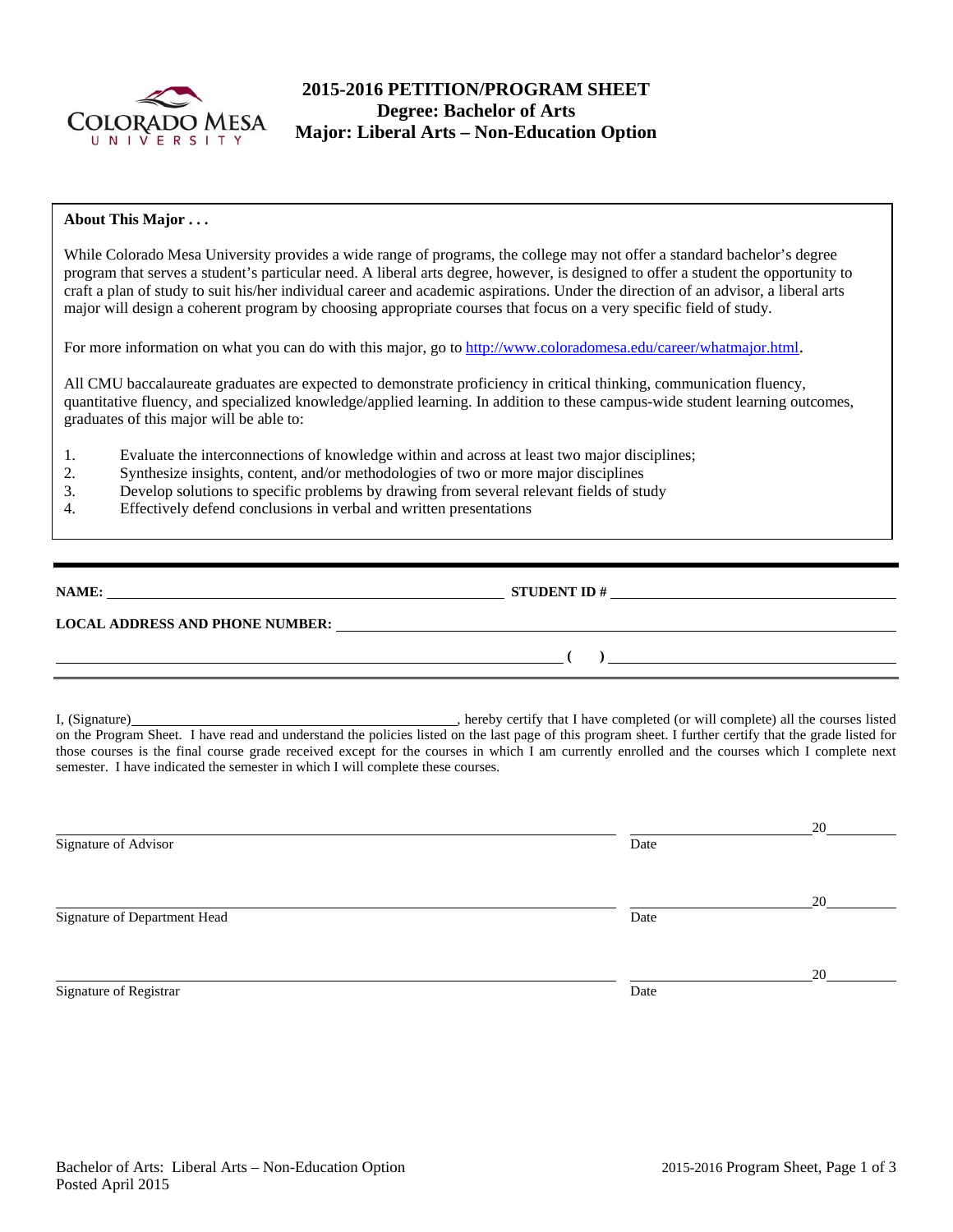## **DEGREE REQUIREMENTS:**

- 120 semester hours total (Students must complete a minimum of 30 of the last 60 hours of credit at CMU, with at least 15 semester hours in major discipline courses numbered 300 or higher).
- 40 upper division credits (A minimum of 15 taken at the 300-400 course levels within the major at CMU).
- 2.00 cumulative GPA or higher in all CMU coursework
- 2.00 cumulative GPA or higher in coursework toward the major content area
- Pre-collegiate courses (usually numbered below 100) cannot be used for graduation.
- When filling out the program sheet a course can be used only once.
- A student must follow the CMU graduation requirements either from 1) the program sheet for the major in effect at the time the student officially declares a major; or 2) a program sheet for the major approved for a year subsequent to the year during which the student officially declares the major and is approved for the student by the department head. Because a program may have requirements specific to the degree, the student should check with the faculty advisor for additional criteria. It is the student's responsibility to be aware of, and follow, all requirements for the degree being pursued. Any exceptions or substitutions must be approved by the student's faculty advisor and Department Head.
- Essential Learning Capstone should be completed between 45 and 75 hours.
- See the "Undergraduate Graduation Requirements" in the catalog for additional graduation information.

**ESSENTIAL LEARNING REQUIREMENTS** (31 semester hours): See the current catalog for a list of courses that fulfill the requirements below. If a course is an Essential Learning option and a requirement for your major, you must use it to fulfill the major requirement and make a different selection for the Essential Learning requirement.

| Course No Title                                                                                                                                                           |   | Sem.hrs Grade Term/Trns |
|---------------------------------------------------------------------------------------------------------------------------------------------------------------------------|---|-------------------------|
| English (6 semester hours, must receive a grade of "C" or better and<br>must be completed by the time the student has 60 semester hours.)                                 |   |                         |
| <b>ENGL 111 English Composition</b>                                                                                                                                       | 3 |                         |
| <b>ENGL 112 English Composition</b>                                                                                                                                       | 3 |                         |
| <b>Math MATH 110 or higher</b> (3 semester hours, must receive a grade of<br>"C" or better, must be completed by the time the student has 60 semester<br>hours.)          |   |                         |
| <b>Humanities</b> (3 semester hours)                                                                                                                                      |   |                         |
| <b>Social and Behavioral Sciences (6 semester hours)</b>                                                                                                                  |   |                         |
| Natural Sciences (7 semester hours, one course must include a lab)                                                                                                        |   |                         |
| <u> 1980 - Johann Harrison, margaret eta idazlea (</u>                                                                                                                    |   |                         |
| <b>History</b> (3 semester hours)<br><b>HIST</b><br><u>and the proposition of the contract of the contract of the contract of the contract of the contract of the con</u> |   |                         |
| <b>Fine Arts</b> (3 semester hours)                                                                                                                                       |   |                         |
|                                                                                                                                                                           |   |                         |

Course No Title Sem.hrs Grade Term/Trns

#### **WELLNESS REQUIREMENT** (2 semester hours)

| <b>KINE 100</b> | Health and Wellness                                   |  |  |
|-----------------|-------------------------------------------------------|--|--|
| KINA 1          |                                                       |  |  |
|                 |                                                       |  |  |
|                 | <b>ESSENTIAL LEARNING CAPSTONE (4 semester hours)</b> |  |  |
| ESSL 290        | Maverick Milestone                                    |  |  |
|                 | (see English $&$ math pre-reqs) 3                     |  |  |
| <b>ESSL 200</b> | Essential Speech (co-requisite) 1                     |  |  |

**FOREIGN LANGUAGE REQUIREMENTS** (6 semester hours) Two **consecutive** classes in the **same** foreign language. Must receive a grade of "C" or better. FLAS 114 & 115 will **NOT** fulfill this requirement. FLA\_\_ \_\_\_\_ \_\_\_\_\_\_\_\_\_\_\_\_\_\_\_\_\_\_\_\_\_\_\_\_ \_\_\_\_ \_\_\_\_\_ \_\_\_\_\_\_\_\_  $FLA$ <sub>\_\_\_</sub> \_\_

### **LIBERAL ARTS NON-EDUCATION OPTION MAJOR REQUIREMENTS** - See **Special Requirements**

Interdisciplinary Core (15-24 semester hours) Capstone Thesis (3 semester hours) plus 12-21 lower division hours in content areas chosen below.



Content Area (33-42 semester hours) See Special Requirements. Must be upper division hours chosen from two or three disciplines.